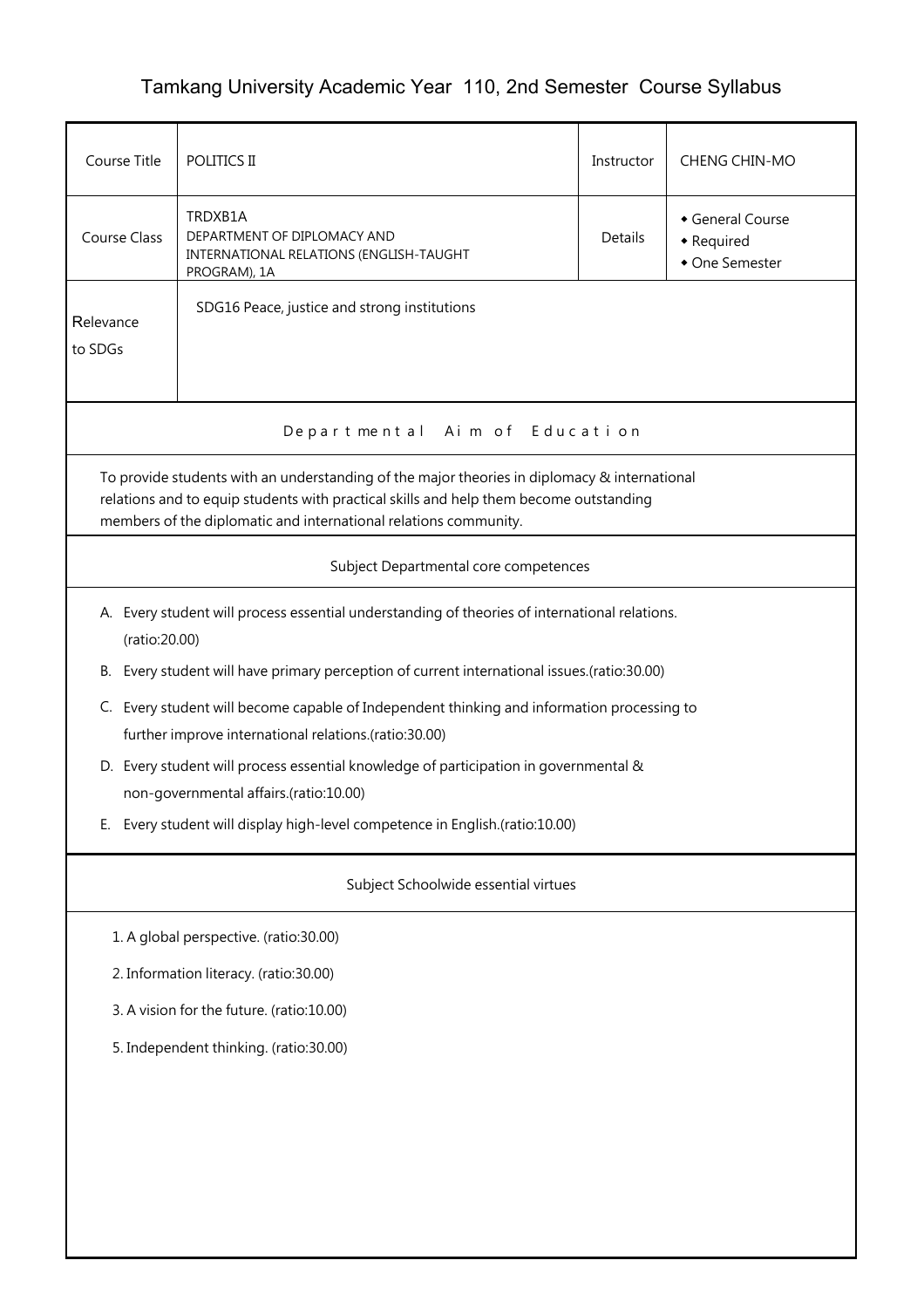|                                                                                                                                                                                                                                                                                                                                                                                                                                                                                                                                                                                                                                                                                                           | This course introduces the study of political life by providing an overview of a<br>discipline described variously as Political Studies, Political Science,<br>Government, or Politics. We will also examine essential concepts such as<br>Governments and Governing, Political system, Regime, Political Ideologies,<br>Course<br>Democracy, and Political Parties. Since politics affect almost everything we do, the<br>Introduction<br>purpose of the course is equally broad: from exposing you to the<br>socio-political world around us, to helping you clarify your own political beliefs<br>and attitudes. |  |                          |                                                                                                                    |                                                                                         |  |
|-----------------------------------------------------------------------------------------------------------------------------------------------------------------------------------------------------------------------------------------------------------------------------------------------------------------------------------------------------------------------------------------------------------------------------------------------------------------------------------------------------------------------------------------------------------------------------------------------------------------------------------------------------------------------------------------------------------|---------------------------------------------------------------------------------------------------------------------------------------------------------------------------------------------------------------------------------------------------------------------------------------------------------------------------------------------------------------------------------------------------------------------------------------------------------------------------------------------------------------------------------------------------------------------------------------------------------------------|--|--------------------------|--------------------------------------------------------------------------------------------------------------------|-----------------------------------------------------------------------------------------|--|
| The correspondences between the course's instructional objectives and the cognitive, affective,<br>and psychomotor objectives.<br>Differentiate the various objective methods among the cognitive, affective and psychomotor<br>domains of the course's instructional objectives.<br>I. Cognitive: Emphasis upon the study of various kinds of knowledge in the cognition of<br>the course's veracity, conception, procedures, outcomes, etc.<br>II. Affective: Emphasis upon the study of various kinds of knowledge in the course's appeal,<br>morals, attitude, conviction, values, etc.<br>III. Psychomotor: Emphasis upon the study of the course's physical activity and technical<br>manipulation. |                                                                                                                                                                                                                                                                                                                                                                                                                                                                                                                                                                                                                     |  |                          |                                                                                                                    |                                                                                         |  |
| No.                                                                                                                                                                                                                                                                                                                                                                                                                                                                                                                                                                                                                                                                                                       | <b>Teaching Objectives</b><br>objective methods                                                                                                                                                                                                                                                                                                                                                                                                                                                                                                                                                                     |  |                          |                                                                                                                    |                                                                                         |  |
| 1                                                                                                                                                                                                                                                                                                                                                                                                                                                                                                                                                                                                                                                                                                         | The purpose of this course is to introduce many aspects of political<br>Cognitive<br>science. A broad overview on different political theories will be<br>presented. Students are supposed to understand basic terms and to<br>foster an understanding of the complexity of political behavior since<br>it is designed to introduce students to a variety of lenses used to<br>explain political action together with to prepare students for further<br>study in political studies.                                                                                                                                |  |                          |                                                                                                                    |                                                                                         |  |
|                                                                                                                                                                                                                                                                                                                                                                                                                                                                                                                                                                                                                                                                                                           |                                                                                                                                                                                                                                                                                                                                                                                                                                                                                                                                                                                                                     |  |                          | The correspondences of teaching objectives : core competences, essential virtues, teaching methods, and assessment |                                                                                         |  |
| No.                                                                                                                                                                                                                                                                                                                                                                                                                                                                                                                                                                                                                                                                                                       | Core Competences                                                                                                                                                                                                                                                                                                                                                                                                                                                                                                                                                                                                    |  | <b>Essential Virtues</b> | <b>Teaching Methods</b>                                                                                            | Assessment                                                                              |  |
| 1                                                                                                                                                                                                                                                                                                                                                                                                                                                                                                                                                                                                                                                                                                         | ABCDE                                                                                                                                                                                                                                                                                                                                                                                                                                                                                                                                                                                                               |  | 1235                     | Lecture, Discussion                                                                                                | Discussion(including<br>classroom and online),<br>Report(including oral and<br>written) |  |
|                                                                                                                                                                                                                                                                                                                                                                                                                                                                                                                                                                                                                                                                                                           |                                                                                                                                                                                                                                                                                                                                                                                                                                                                                                                                                                                                                     |  |                          | Course Schedule                                                                                                    |                                                                                         |  |
| Week                                                                                                                                                                                                                                                                                                                                                                                                                                                                                                                                                                                                                                                                                                      | Date                                                                                                                                                                                                                                                                                                                                                                                                                                                                                                                                                                                                                |  |                          | <b>Course Contents</b>                                                                                             | Note                                                                                    |  |
| 1                                                                                                                                                                                                                                                                                                                                                                                                                                                                                                                                                                                                                                                                                                         | $111/02/21$ ~<br>Preparation<br>111/02/25                                                                                                                                                                                                                                                                                                                                                                                                                                                                                                                                                                           |  |                          |                                                                                                                    |                                                                                         |  |
| 2                                                                                                                                                                                                                                                                                                                                                                                                                                                                                                                                                                                                                                                                                                         | $111/02/28$ ~<br><b>Political Parties I</b><br>111/03/04                                                                                                                                                                                                                                                                                                                                                                                                                                                                                                                                                            |  |                          |                                                                                                                    |                                                                                         |  |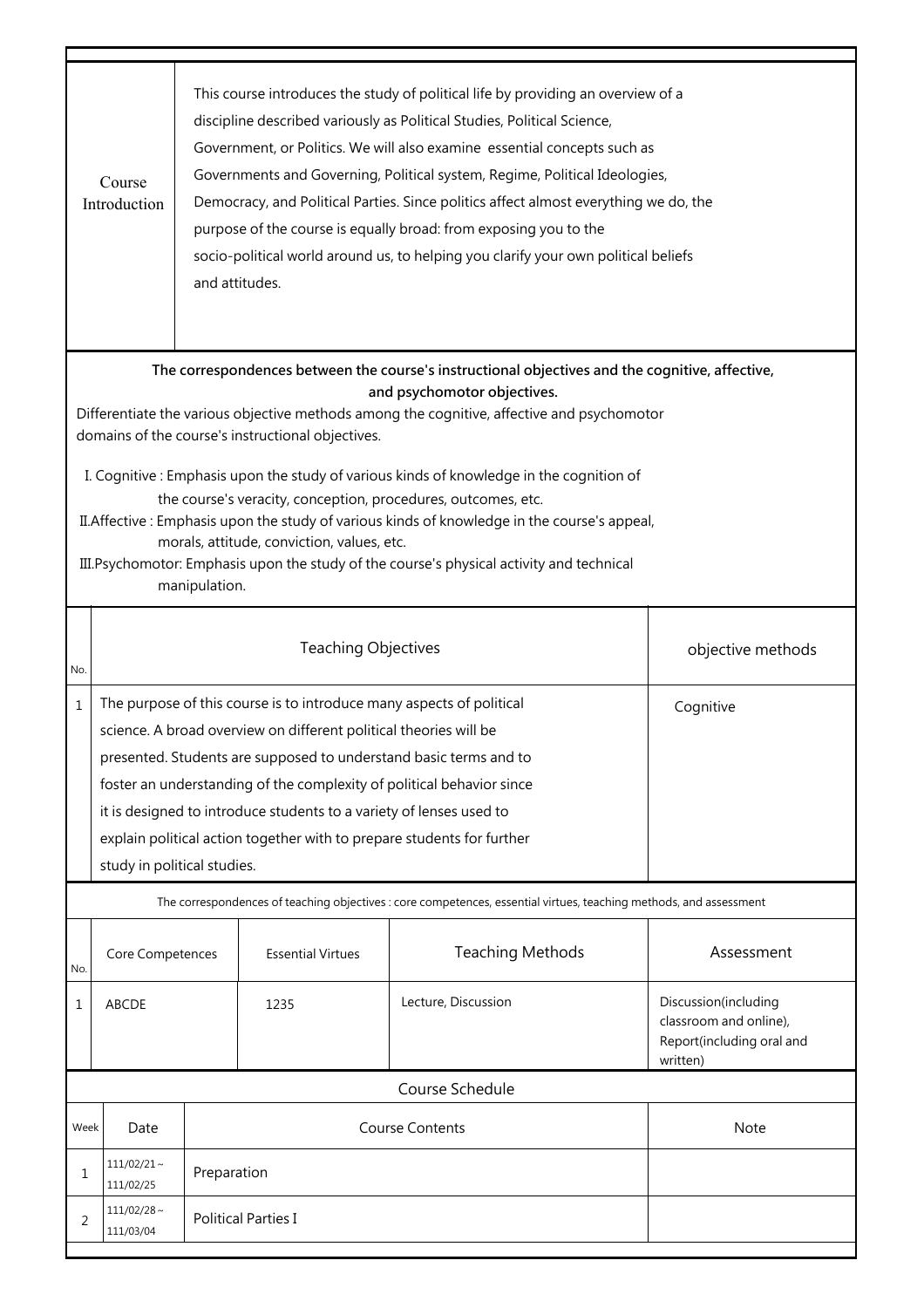| 3                                          | $111/03/07$ ~<br>111/03/11    | <b>Political Parties II</b>                                                                                                                                                                                                                                                                                                                                                                                                                                                                                                                                                                                                                                                                                                   |                                    |  |
|--------------------------------------------|-------------------------------|-------------------------------------------------------------------------------------------------------------------------------------------------------------------------------------------------------------------------------------------------------------------------------------------------------------------------------------------------------------------------------------------------------------------------------------------------------------------------------------------------------------------------------------------------------------------------------------------------------------------------------------------------------------------------------------------------------------------------------|------------------------------------|--|
| 4                                          | $111/03/14$ ~<br>111/03/18    | Panel Group Discussion 1                                                                                                                                                                                                                                                                                                                                                                                                                                                                                                                                                                                                                                                                                                      | Online Asynchronous<br>Instruction |  |
| 5                                          | $111/03/21$ ~<br>111/03/25    | Elections I                                                                                                                                                                                                                                                                                                                                                                                                                                                                                                                                                                                                                                                                                                                   |                                    |  |
| 6                                          | $111/03/28$ ~<br>111/04/01    | Elections II                                                                                                                                                                                                                                                                                                                                                                                                                                                                                                                                                                                                                                                                                                                  |                                    |  |
| 7                                          | $111/04/04 \sim$<br>111/04/08 | Panel Group Discussion 2                                                                                                                                                                                                                                                                                                                                                                                                                                                                                                                                                                                                                                                                                                      | Online Asynchronous<br>Instruction |  |
| 8                                          | $111/04/11 \sim$<br>111/04/15 | The West Wing Season 7, Episode 16 \ 17 \ Election<br>Part1, 2                                                                                                                                                                                                                                                                                                                                                                                                                                                                                                                                                                                                                                                                | Movies Watching                    |  |
| 9                                          | $111/04/18 \sim$<br>111/04/22 | Legislatures I                                                                                                                                                                                                                                                                                                                                                                                                                                                                                                                                                                                                                                                                                                                |                                    |  |
| 10                                         | $111/04/25$ ~<br>111/04/29    | Midterm Exam Week                                                                                                                                                                                                                                                                                                                                                                                                                                                                                                                                                                                                                                                                                                             |                                    |  |
| 11                                         | $111/05/02$ ~<br>111/05/06    | Legislatures II                                                                                                                                                                                                                                                                                                                                                                                                                                                                                                                                                                                                                                                                                                               |                                    |  |
| 12                                         | $111/05/09$ ~<br>111/05/13    | <b>Group Panel Discussion 3</b>                                                                                                                                                                                                                                                                                                                                                                                                                                                                                                                                                                                                                                                                                               | Online Asynchronous<br>Instruction |  |
| 13                                         | $111/05/16$ ~<br>111/05/20    | Executives & Bureaucracies I                                                                                                                                                                                                                                                                                                                                                                                                                                                                                                                                                                                                                                                                                                  |                                    |  |
| 14                                         | $111/05/23 \sim$<br>111/05/27 | Executives & Bureaucracies II                                                                                                                                                                                                                                                                                                                                                                                                                                                                                                                                                                                                                                                                                                 |                                    |  |
| 15                                         | $111/05/30$ ~<br>111/06/03    | <b>Group Panel Discussion 3</b>                                                                                                                                                                                                                                                                                                                                                                                                                                                                                                                                                                                                                                                                                               |                                    |  |
| 16                                         | $111/06/06$ ~<br>111/06/10    | Judiciaries I                                                                                                                                                                                                                                                                                                                                                                                                                                                                                                                                                                                                                                                                                                                 |                                    |  |
| 17                                         | $111/06/13$ ~<br>111/06/17    | Judiciaries II                                                                                                                                                                                                                                                                                                                                                                                                                                                                                                                                                                                                                                                                                                                |                                    |  |
| 18                                         | $111/06/20$ ~<br>111/06/24    | Final Exam Week                                                                                                                                                                                                                                                                                                                                                                                                                                                                                                                                                                                                                                                                                                               |                                    |  |
| Requirement                                |                               | 1. 教學進度可能因學生實際學習狀況或不可抗力之因素而有所調整。<br>2. 課堂表現包含學生之學習態度、參與情況、口頭報告、課堂上與教師及同學之互動等。<br>Active participation in class discussions is welcomed and encouraged. To make these<br>discussions as productive as possible, all course readings should be completed before the<br>class statrs. Also, from time-to-time, you may be asked to prepare some comments or<br>questions in preparation for the next class session. Although no one will be penalized for no<br>remarks during class discussions, active participation can have an positive influence on your<br>final grade. Attendance in this course is required. Excessive unexcused absences (more than<br>three) will result in the lowering of your grade for the course. |                                    |  |
| <b>Teaching Facility</b>                   |                               | Computer, Projector                                                                                                                                                                                                                                                                                                                                                                                                                                                                                                                                                                                                                                                                                                           |                                    |  |
| Textbooks and<br><b>Teaching Materials</b> |                               | 1. Heywood Andrew, Politics, 2nd Edition, New York: Palgrave, 2002<br>2. Ranney, A. Governing: An Introduction to Political Science, 8th Edition,                                                                                                                                                                                                                                                                                                                                                                                                                                                                                                                                                                             |                                    |  |
| References                                 |                               | 1. Tansey, Stephen D. Politics, the Basics. London: Routledge, 2000.<br>2. Andrew Heywood Key Concepts in Politics, Palgrave, 2000                                                                                                                                                                                                                                                                                                                                                                                                                                                                                                                                                                                            |                                    |  |
|                                            |                               |                                                                                                                                                                                                                                                                                                                                                                                                                                                                                                                                                                                                                                                                                                                               |                                    |  |